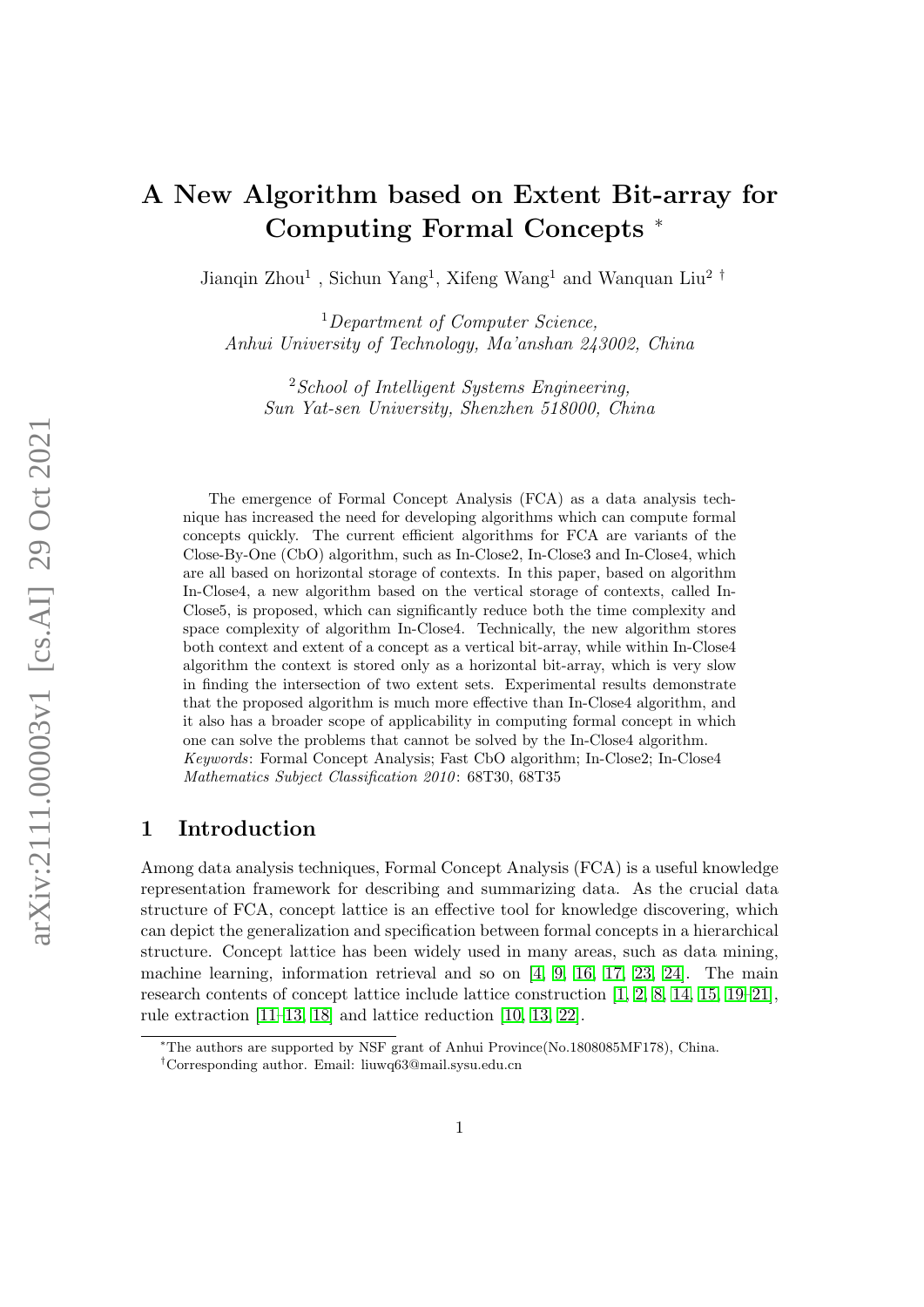A challenging problem in computing these formal concepts is that a typical data set may have a great number of formal concepts. It is well known that the number of formal concepts can be increased exponentially in associated with the size of the input context and the problem of determining this number is  $#P$ -complete [\[7\]](#page-10-9).

In FCbO algorithm, Outrata and Vychodil [\[14\]](#page-10-5) introduced an idea in which a concept is closed before its descendants are computed, thus allowing the descendants to fully inherit the attributes of the parent. With the spirit of 'best-of-breed' research, this idea was integrated into the In-Close2 algorithm [\[1\]](#page-10-2).

Considering the formal context as a matrix, a row is all the attributes of an object and a column is all the objects of an attribute. Further, all the objects of a formal concept is called extent and all the attributes of a formal concept is called intent. Within In-Close2, In-Close3 or In-Close4 algorithms [\[1–](#page-10-2)[3\]](#page-10-10), intents are stored in a linked list tree structure. Extents are stored in a linearised 2-dimensional array. The context is stored as a horizontal bit-array for optimising for RAM and cache memory. This also allows multiple context cells to be processed by a single 32-bit or 64-bit operator.

Suppose that one row of context is (1, 1, 1, 1, 1, 1, 1, 1, 0, 0, 0, 0, 0, 0, 0, 0, 0, 0, 0, 0,  $0, 0, 0, 0, 0, 0, 0, 0, 0, 0, 0, 0)$ , it is stored as 31 in In-Close2, In-Close3 or In-Close4 algorithms, where the first bit means  $2^0$ , the second bit means  $2^1$ , the third bit means  $2^2$ and so on. The main shortcoming of these algorithms is that the extent of a concept is not stored as a 32-bit-array (or 64-bit-array), thus they process the intersection of the extent of a concept and a column of context only one object at a time.

A crucial improvement in our algorithm is that both context and extent of a concept are stored as a vertical bit-array for optimising for RAM and cache memory, which can significantly reduce both the time complexity and space complexity. Suppose that one column of context or the extent of a concept is  $(1, 1, 1, 1, 1, 1, 1, 1, 1)$ 0, 0, 0, 0, 0, 0, 0, 0, 0, 0, 0, 0, 0, 0, 0, 0, 0, 0, 0, 0, 0, 0, 0, 0), it is stored as 31 in our algorithm. Thus multiple context cells are processed by a single 32-bit or 64-bit operator when finding the intersection of the extent of a concept and a column of context.

The second important improvement is the following. The core procedure in In-Close2 algorithm is ComputeConceptsFrom $((A,B),v)$ , which uses a queue of **local array** [\[1,](#page-10-2) [2\]](#page-10-3). In most cases, the local queues are empty, thus the space complexity is not efficient. In our algorithm, the queue is optimised and used as one global queue, which would greatly reduce the space complexity of the core procedure.

This paper illustrates, after a brief description of formal concepts, how formal concepts are computed via In-Close2 algorithm. Using a simple example, the basic recursive process of In-Close2 algorithm is shown, line-by-line. Using the same notation and style, we present a new variant called the In-Close5. The key differences between the algorithms are then compared to highlight where efficiencies occur.

The paper is organized as follows. In Section [2,](#page-2-0) we review the necessary notions concerning formal concepts and their basic properties. In Section [3,](#page-3-0) we study how formal concepts are computed using In-Close2 algorithm. In Section [4,](#page-6-0) we present the In-Close5 algorithm and give experiment results with In-Close2 algorithm, In-Close4 algorithm and In-Close5 algorithm. Finally the paper is concluded in Section [5.](#page-9-0)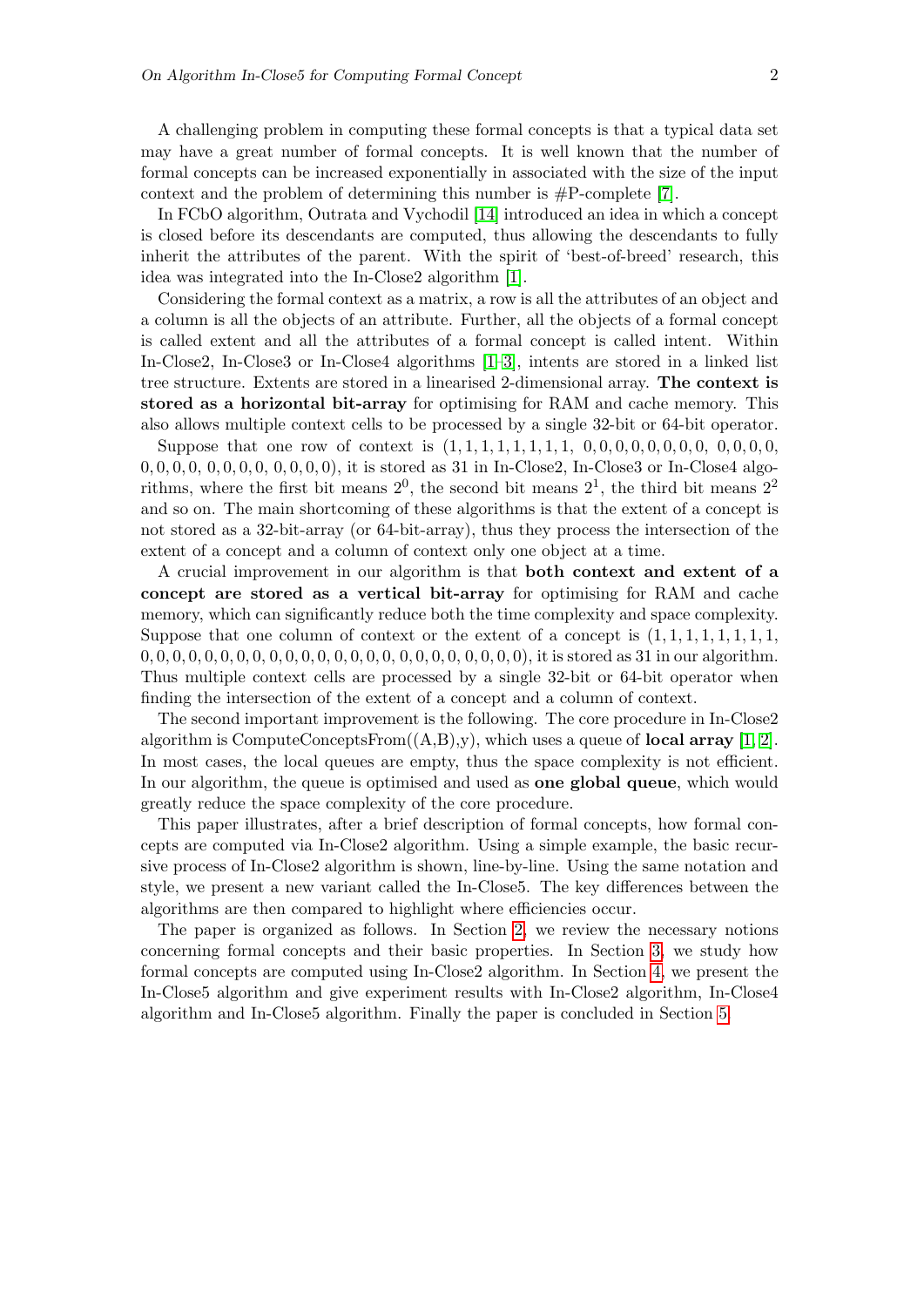## <span id="page-2-0"></span>2 Basic notions and properties

In this section, we will review some basic notions and properties of FC involved in this paper. The definitions of a formal context and its operators are given first as follows.

**Definition 1.** [\[5\]](#page-10-11) Let  $(G, M, I)$  be a formal context, where  $G = \{x_1, x_2, \ldots, x_m\}$ ,  $M = \{a_1, a_2, \ldots, a_n\}$ , and I is a binary relation between G and M. Here each  $x_i (i \leq m)$ is called an object, and each  $a_j (j \leq n)$  is called an attribute. If an object g has an attribute m, we write  $qIm$  or  $(q, m) \in I$ .

**Definition 2.** [\[5\]](#page-10-11) Let  $(G, M, I)$  be a formal context. For any  $A \subseteq G$  and  $B \subseteq M$ , a pair of positive operators are defined by:

\*:  $P(G)$  →  $P(M)$ ,  $A^* = \{m \in M | \forall g \in A, (g, m) \in I\}$ 

\*:  $P(M)$  →  $P(G)$ ,  $B^* = \{ g \in G | \forall m \in B, (g, m) \in I \}$ 

Based on the above operators, formal concepts and concept lattices are defined as follows.

**Definition 3.** [\[5\]](#page-10-11) Let  $(G, M, I)$  be a formal context. For any  $A \subseteq G$ ,  $B \subseteq M$ , if  $A^* = B$  and  $B^* = A$ , then  $(A, B)$  is called a formal concept, where A is called the extent of the formal concept, and  $B$  is called the intent of the formal concept. For any  $(X_1, A_1), (X_2, A_2)$ , one can define the partial order as follows:

 $(X_1, A_1) \le (X_2, A_2) \Leftrightarrow X_1 \subseteq X_2 \Leftrightarrow A_2 \subseteq A_1$ 

The family of all formal concepts of  $(G, M, I)$  is a complete lattice, and it is called a concept lattice and denoted by  $L(G, M, I)$ .

Let  $(G, M, I)$  be a formal context. For any  $A_1, A_2, A \subseteq G$ ,  $B_1, B_2, B \subseteq M$ , the following properties hold:

- (1)  $A_1 \subseteq A_2 \Rightarrow A_2^* \subseteq A_1^*, B_1 \subseteq B_2 \Rightarrow B_2^* \subseteq B_1^*;$
- (2)  $A \subseteq A^{**}, B \subseteq B^{**};$
- (3)  $A^* = A^{***}, B^* = B^{***};$
- (4)  $A \subseteq B^* \Leftrightarrow B \subseteq A^*;$
- (5)  $(A_1 \cup A_2)^* = A_1^* \cap A_2^*, (B_1 \cup B_2)^* = B_1^* \cap B_2^*;$
- (6)  $(A_1 \cap A_2)^* \supseteq A_1^* \cup A_2^*, (B_1 \cap B_2)^* \supseteq B_1^* \cup B_2^*;$

Typically a table of 0 or 1 is used to represent a formal context, with 1s indicating binary relations between objects (rows) and attributes (columns). The following is a simple example of a formal context:

| Ч.             | $a_1$ | $a_2$ | $a_3$ | $a_4$ | $a_5$ |
|----------------|-------|-------|-------|-------|-------|
|                |       |       |       |       |       |
| $\overline{2}$ |       |       |       |       |       |
| 3              |       |       |       |       |       |
| 4              |       |       |       |       |       |
| 5              |       |       |       |       |       |
| 6              |       |       |       |       |       |

<span id="page-2-1"></span>Table 1: Formal context  $K = (G, M, I)$ 

The formal concepts in Table [1](#page-2-1) can be calculated as given in the following Table [2:](#page-3-1) Formal concepts in a table of 0 or 1 can be visualised as closed rectangles of 1s, where the rows and columns in the rectangle are not necessarily contiguous. Suppose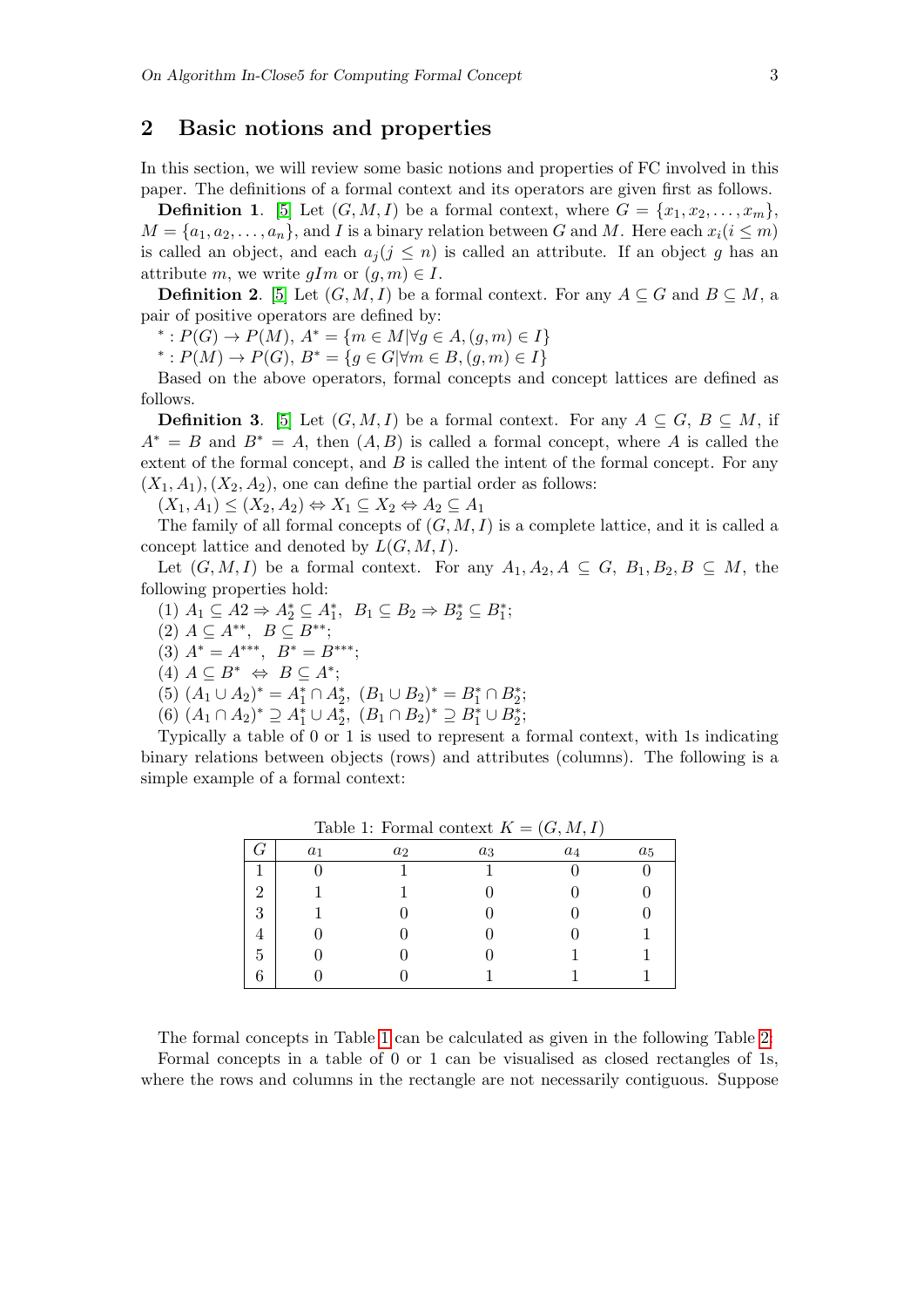| Table 2: Formal concepts in Table 1 |                                                       |                                                  |                                    |  |
|-------------------------------------|-------------------------------------------------------|--------------------------------------------------|------------------------------------|--|
|                                     |                                                       | $C_0 = (\{1, 2, 3, 4, 5, 6\}, \emptyset)$        |                                    |  |
|                                     | $C_4 = (\{2,3\}, \{a_1\})$ $C_3 = (\{1,2\}, \{a_2\})$ | $C_2 = (\{1,6\}, \{a_3\})$                       | $C_1 = (\{4, 5, 6\}, \{a_5\})$     |  |
|                                     | $C_5 = (\{2\}, \{a_1, a_2\})$                         | $C_6 = (\{1\}, \{a_2, a_3\})$                    | $C_7 = (\{5,6\}, \{a_4, a_5\})$    |  |
|                                     |                                                       |                                                  | $C_8 = (\{6\}, \{a_3, a_4, a_5\})$ |  |
|                                     |                                                       | $C_9 = (\emptyset, \{a_1, a_2, a_3, a_4, a_5\})$ |                                    |  |

<span id="page-3-1"></span>Table 2: Formal concepts in Table 1

we define the cell of the *i*th row and *j*th column as  $(i, j)$ . Thus in Table [1,](#page-2-1) (5, 4), (5, 5),  $(6, 4)$  and  $(6, 5)$  form the concept  $C_7$ , and  $C_7$  is a rectangle of height 2 and width 2. Similarly  $(6, 3)$ ,  $(6, 4)$  and  $(6, 5)$  form the concept  $C_8$ , and  $C_8$  is a rectangle of height 1 and width 3.  $(1,3)$  and  $(6,3)$  form the concept  $C_2$ , and  $C_2$  is a rectangle of height 2 and width 1, here  $(1, 3)$  and  $(6, 3)$  are not contiguous.

In fact, it is not easy to compute the formal concepts given a formal context. Next we will address this problem.

#### <span id="page-3-0"></span>3 Computation of formal concepts

A formal concept can be obtained by applying the <sup>∗</sup> operator to a set of attributes to get its extent, and then applying the <sup>∗</sup> operator to the extent to get the intent.

For example, from the context in Table [1,](#page-2-1)  $\{a_4\}^* = \{5, 6\}$  and  $\{5, 6\}^* = \{a_4, a_5\}$ . So  $({5, 6}, {a<sub>4</sub>, a<sub>5</sub>})$  is concept  $C<sub>7</sub>$  in Table [2](#page-3-1).

If this procedure is applied to every possible subset of  $\{a_1, a_2, a_3, a_4, a_5\}$ , then all the concepts in the context can be obtained. However, the number of formal concepts can be exponential in terms of the size of the input context and the problem of determining this number is #P-complete [\[7\]](#page-10-9). So an efficient algorithm is crucial and required to compute all the formal concepts in a formal context.

By taking the advantages of algorithm In-Close and algorithm FCbO, In-Close2 is very efficient [\[1,](#page-10-2) [2\]](#page-10-3). The In-Close2 algorithm, given below, is invoked with an initial  $(A, B) = (X, \emptyset)$  and an initial attribute  $y = n - 1$ , where there are n columns in the formal context.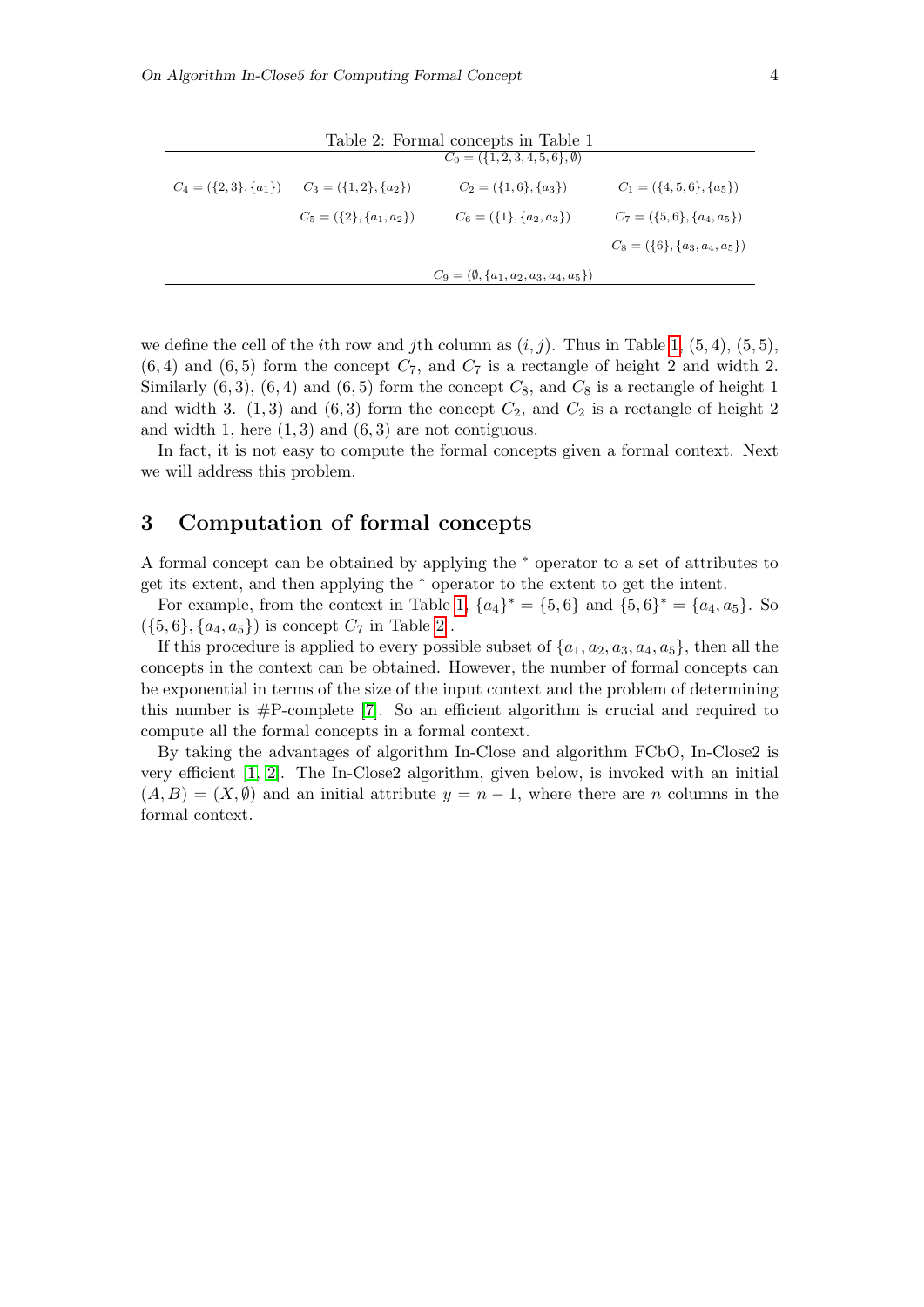```
In-Close2 core procedure
ComputeConceptsFrom((A,B),y)1 for j \leftarrow y downto 0
                           do
      if j is not in B
                          then
2
         C←A∩ \{j\}^*3
\overline{\mathbf{4}}if A=C then5
            B \leftarrow B \cup \{j\}6
         else
\overline{7}if IsCannonical() then
8
               PutInLocalQueue(C, j)9
            end if
10
         end if
      end if
11
12 end for
13 while GetFromLocalQueue(C, j)
14
      D \leftarrow B \cup \{i\}ComputeConceptsFrom((C,D),j-1)15
16 end while
```
Line  $1$  – Iterate across the context, from starting attribute y down to attribute 0 (the first column).

Line  $2$  – Skip attributes already in  $B$ , as intents now inherit all of their parent's attributes.

Line  $3$  – Form an extent C, by intersecting the current extent A with the next column of objects in the context.

Line 4 and Line  $5 -$  If the extent formed, C, equals the extent, A, of the concept whose intent is currently being processed, then add the current attribute  $j$  to the intent being processed, B.

Line 7 – Otherwise, check whether  ${j}^*$  is contained in any new concept in the queue. Line  $8 - If \{j\}^*$  is not contained, place the new extent C and the location where it was found,  $i$ , in a queue for later processing.

Lines 13 – The queue is processed by obtaining each new extent C and the associated location from the queue.

Line  $14$  – Each new partial intent,  $D$ , inherits all the attributes from its completed parent intent,  $B$ , along with the attribute,  $j$ , where its extent was found.

Line  $15$  – Call ComputeConceptsFrom to compute child concepts from  $j - 1$  and to complete the intent D.

As the extent of a concept is not stored as a 32-bit-array (or 64-bit-array), thus in Line 3 of ComputeConceptsFrom, the algorithm processes the intersection of the extent of a concept and a column of context only one object at a time, which increases the time complexity of In-Close2 greatly. This is the main disadvantage of In-Close2 algorithm.

For example, apply In-Close2 algorithm to the formal context in Table [1,](#page-2-1) we have re-sults in Table [2.](#page-3-1) In the first call ComputeConceptsFrom,  ${a_5}^*$ ,  ${a_3}^*$ ,  ${a_2}^*$  and  ${a_1}^*$ passed through IsCannonical() test. As  $\{a_4\}^* \subset \{a_5\}^*$ , where  $\{a_4\}^* = \{5, 6\}, \{a_5\}^* =$  $\{4, 5, 6\}$ , so  $\{a_4\}^*$  failed IsCannonical() test.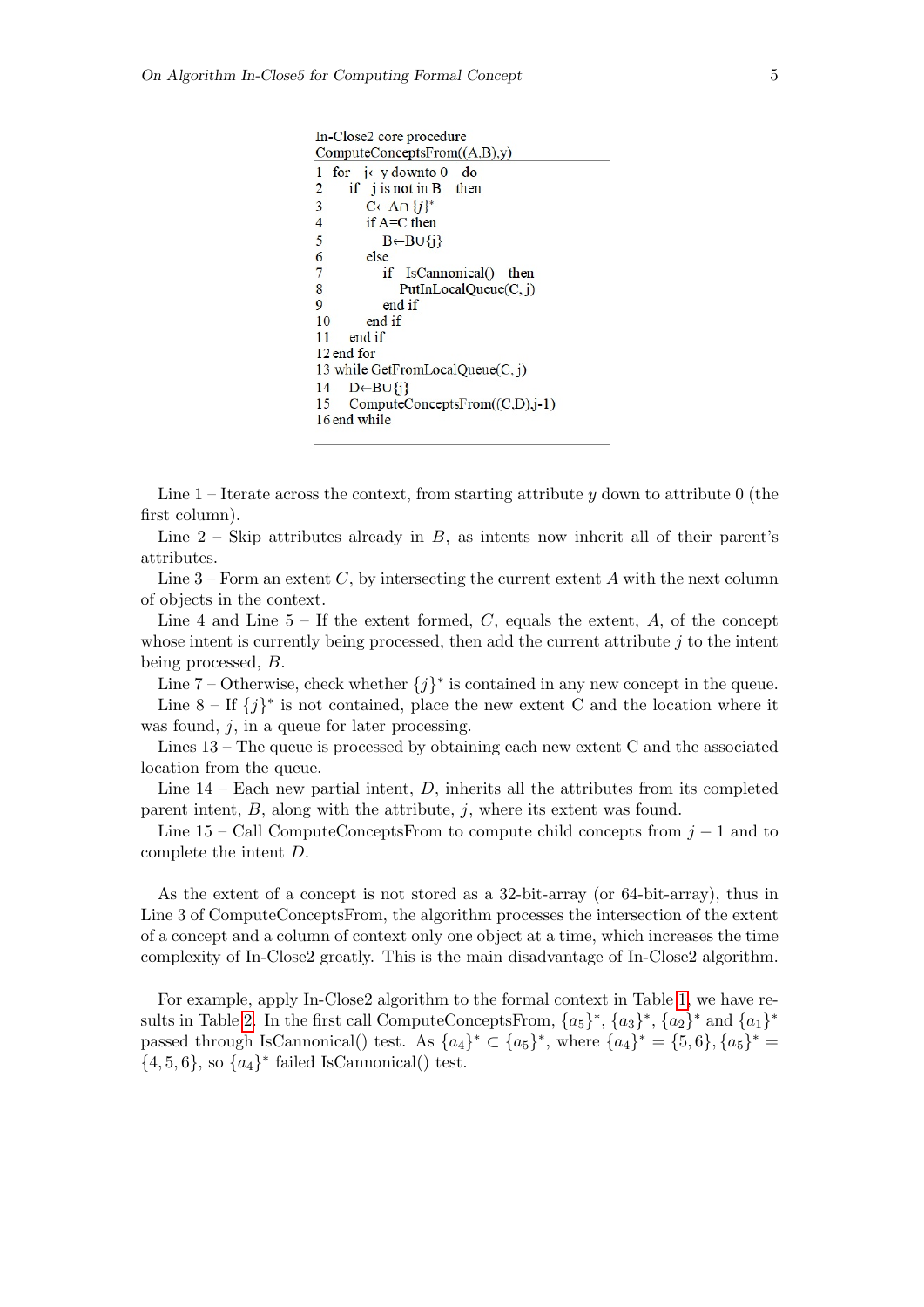In the second call ComputeConceptsFrom, {0} <sup>∗</sup> passed through IsCannonical() test, we got concept  $C_5$  as the child concept of  $C_3$ . Similarly, we got concept  $C_6$  as the child concept of  $C_2$ ,  $C_7$  as the child concept of  $C_1$  and  $C_8$  as the child concept of  $C_7$ .

By swapping the fourth column and the fifth column in Table [1,](#page-2-1) we have the following Table [3.](#page-5-0)

<span id="page-5-0"></span>

| Table 3: Formal context |       |                |       |       |       |
|-------------------------|-------|----------------|-------|-------|-------|
|                         | $a_1$ | a <sub>2</sub> | $a_3$ | $a_4$ | $a_5$ |
|                         |       |                |       |       |       |
| റ                       |       |                |       |       |       |
| 3                       |       |                |       |       |       |
|                         |       |                |       |       |       |
| 5                       |       |                |       |       |       |
|                         |       |                |       |       |       |

Apply In-Close2 algorithm to the formal context in Table [3,](#page-5-0) we have results in Table [4.](#page-5-1)

In the first call ComputeConceptsFrom, all  $\{a_5\}^*$ ,  $\{a_4\}^*$ ,  $\{a_3\}^*$ ,  $\{a_2\}^*$  and  $\{a_1\}^*$ passed through IsCannonical() test.

When call ComputeConceptsFrom with  $A = \{5, 6\}$  and  $B = \{a_5\}$ , we got  $A =$  $A \cap \{a_4\}^*$ , where  $\{a_4\}^* = \{4, 5, 6\}$ , thus  $B \leftarrow B \cup \{a_4\}$ .

Similarly, we got concept  $C_6$  as the child concept of  $C_4$ ,  $C_7$  as the child concept of  $C_3$  and  $C_8$  as the child concept of  $C_1$ .

<span id="page-5-1"></span>

| Table 4: Formal concepts in Table 3       |                               |                                                  |                                 |                                    |  |
|-------------------------------------------|-------------------------------|--------------------------------------------------|---------------------------------|------------------------------------|--|
| $C_0 = (\{1, 2, 3, 4, 5, 6\}, \emptyset)$ |                               |                                                  |                                 |                                    |  |
| $C_5 =$<br>({2, 3}, {a <sub>1</sub> })    | $C_4 =$<br>$({1, 2}, {a_2})$  | $C_3 =$<br>$({1, 6}, {a_3})$                     | $C_2 =$<br>$({6, 5, 6}, {a_4})$ | $C_1 =$<br>$({5, 6}, {a_5, a_4})$  |  |
|                                           | $C_6 = (\{2\}, \{a_1, a_2\})$ | $C_7 = (\{1\}, \{a_2, a_3\})$                    |                                 | $C_8 = (\{6\}, \{a_3, a_4, a_5\})$ |  |
|                                           |                               | $C_9 = (\emptyset, \{a_1, a_2, a_3, a_4, a_5\})$ |                                 |                                    |  |

In Figure 1, one can see the call tree of ComputeConceptsFrom. From the graph theory, the number of vertices is equal to the number of edges plus one. Here one edge means a ComputeConceptsFrom call from the queue and one vertex means an implementation of ComputeConceptsFrom. One can see that during the first implementation of ComputeConceptsFrom, 5 function calls from the queue are launched. It is obvious that during the implementation of ComputeConceptsFrom, one function call from the queue is launched averagely.

Specifically, the local queue of ComputeConceptsFrom is implemented as the following. First int Bchildren[MAX COLS] is used to store the location of the attribute that will spawn new concept. Second int Cnums[MAX\_COLS] is used to store the concept number of the spawned concept, where MAX<sub>-COLS</sub> = 5,000. One can see that the efficiency of the local queue is very low.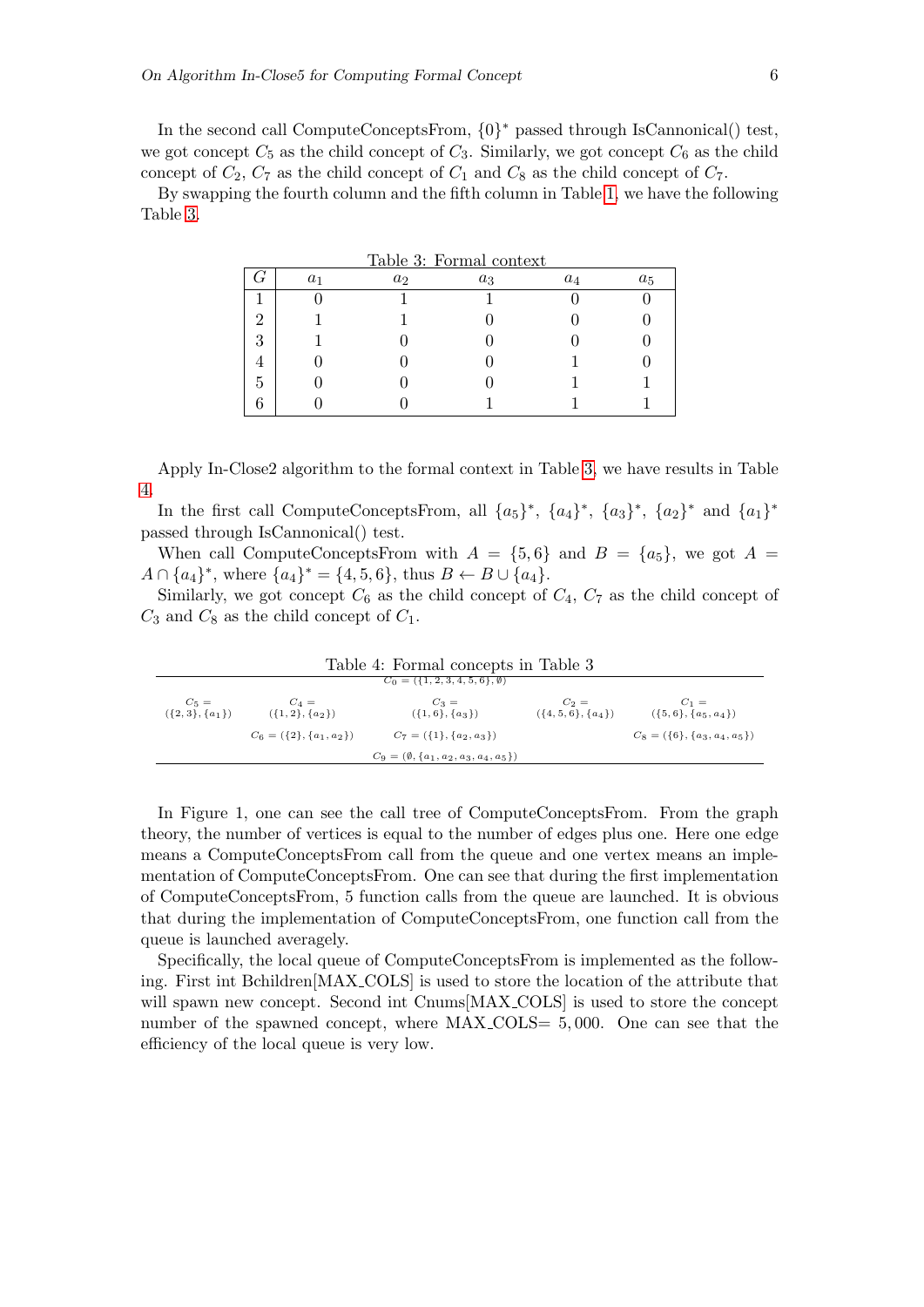

Figure 1. The call tree of ComputeConceptsFrom

In line 3 of ComputeConceptsFrom, if the extent formed, C, is empty, then store the current attribute  $i$ , which can be ignored in concepts of subsequent levels. This is the main improvement from In-Close2 to In-Close3. Further In-Close4 is a 64 bit version, and it can build and output concept trees in JSON format, where JSON stands for Java Script object notation, is a lightweight data representation method.

### <span id="page-6-0"></span>4 In-Close5 algorithm

Within In-Close2, In-Close3 or In-Close4 algorithms [\[1–](#page-10-2)[3\]](#page-10-10), extents are stored in a linearised 2-dimensional array. A concept of  $k$  objects will occupy  $k$  integers. Furthermore, in ComputeConceptsFrom, the core procedure of In-Close2, intersecting the current extent A with the next column of objects in the context is the most time-consuming operation. It inspires us to store both context and extents of concepts as a vertical bit-array.

Technically, let m rows in a context be divided into  $|(m - 1)/32 + 1|$  blocks, where  $|x|$  is the largest number that is less than or equal to x. We only store the rows with objects (or nonzero block value) by block number and block value.

For example, the column (1, 1, 1, 1, 1, 1, 1, 1, 0, 0, 0, 0, 0, 0, 0, 0, 0, 0, 0, 0, 0, 0, 0, 0, 0, 0, 0, 0, 0, 0, 0, 0, 0, 0, 0, 0, 0, 0, 0, 0) is divided into 2 blocks. The first block value is 31, where the first bit means  $2^0$ , the second bit means  $2^1$ , the third bit means  $2^2$  and so on. Thus the column is stored as  $\{0, 31\}$ , namely block number is 0 and block value is 31. We do not store the second block, as the second block value is 0.

In the case of In-Close4 algorithm, suppose that (1, 1, 1, 1, 1, 1, 1, 1, 0, 0, 0, 0, 0, 0, 0, 0, 0, 0, 0, 0, 0, 0, 0, 0, 0, 0, 0, 0, 0, 0, 0, 0, 0, 0, 0, 0, 0, 0, 0, 0) are the objects of a concept, then they will stored as  $\{0, 1, 2, 3, 4, 5, 6, 7\}$ , namely 8 integers indicate the locations of all objects (or the locations of all 1s ).

In the best case of In-Close5, a concept of k objects only occupy  $k/16$  integers, and one bitwise logic and operation may process 32 objects when stored as 32-bit integers. In the worst case of In-Close5, the column (1, 0, 0, 0, 0, 0, 0, 0, 0, 0, 0, 0, 0, 0, 0, 0, 0, 0, 0, 0,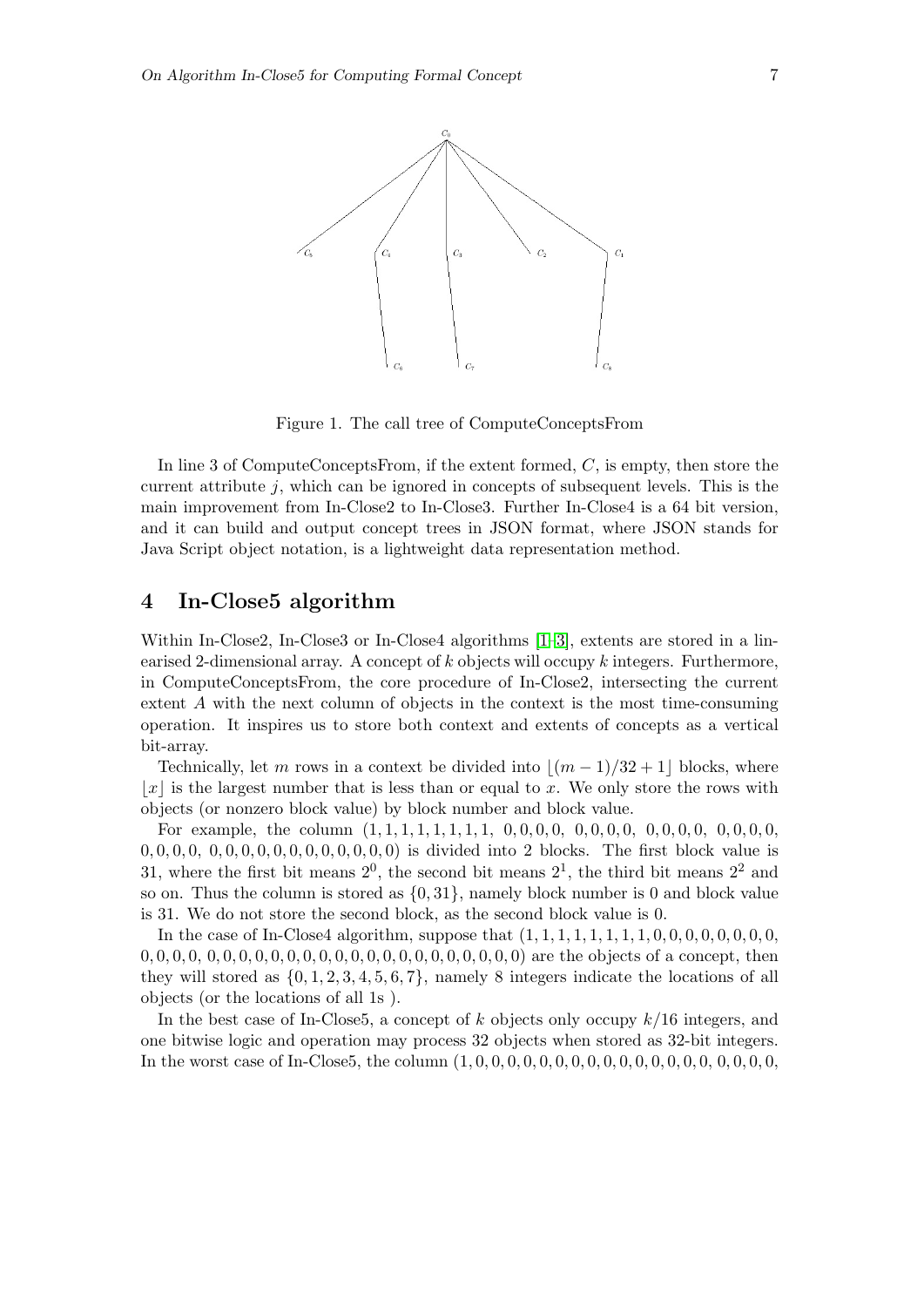$0, 0, 0, 0, 0, 0, 0, 0, 0, 0, 0$  is stored as  $\{0, 1\}$ , while In-Close4 the same column is stored as  $\{0\}$ .

With In-Close2 or In-Close4 algorithm to process mushroom data [\[6\]](#page-10-12), extents of all concepts will occupy 20, 372, 788 bytes of memory. In contrast, In-Close5 algorithm only needs 4, 963, 900 bytes of memory when stored as 32-bit integer, and 3, 505, 526 bytes of memory when stored as 64-bit integer. From the results above, the space complexity of In-Close5 is much better than that of In-Close2 and In-Close4.

The core procedure in In-Close2 algorithm is ComputeConceptsFrom $((A,B),y)$ , which uses a queue of local array [\[1,](#page-10-2) [2\]](#page-10-3). Specifically, use int Bchildren[MAX COLS] to store the location of the attribute that will spawn new concept, and int Cnums[MAX COLS] to store the concept number of the spawned concept, where MAX COLS= 5, 000. In fact, the number of times that the function is called is equal to the number of concepts. Thus in most cases the queue is empty. This inspires us to link all the local queue together as one global queue, and use the concept number as the index of the queue. Thus we only need to store the location of the attribute where the new extent C was found.

The In-Close5 algorithm is presented as the following, which is invoked with an initial  $(A, B) = (X, \emptyset)$ , an initial attribute  $y = n-1$ , where there are n columns in the formal context, and an initial empty Bparent.

> In-Close5 core procedure ComputeConceptsFrom((A,B), y, Bparent) 1 Bchild← Bparent 2 for  $j \leftarrow y$  downto 0 do if j is not in Behild then 3  $\overline{4}$  $C \leftarrow A \cap \{j\}^*$ 5 if C is empty then put j in Bchild 6  $\overline{7}$ else 8 if A=C then  $\overline{Q}$  $B \leftarrow B \cup \{j\}$  and put j in Behild 10 else 11 if IsCannonical() then 12  $PutInGlobalQueue(C, j)$ 13 end if 14 end if 15 end if end if 16 17 end for 18 while GetFromGlobalQueue(C, j)  $D \leftarrow B \cup \{j\}$  and put j in Behild 19 20 ComputeConceptsFrom((C,D),j-1, Bchild) 21 end while

Line  $1$  – B parent contains  $B$  and the attribute that can be ignored in concepts of subsequent levels. The child concept inherits attributes from the parent.

Line 2 – Iterate across the context, from starting attribute y down to attribute 0 (the first column).

Line 3 – Skip attributes already in Bchild.

Line  $4$  – Form an extent C, by intersecting the current extent A with the next column of objects in the context. It is implemented in C language as the following.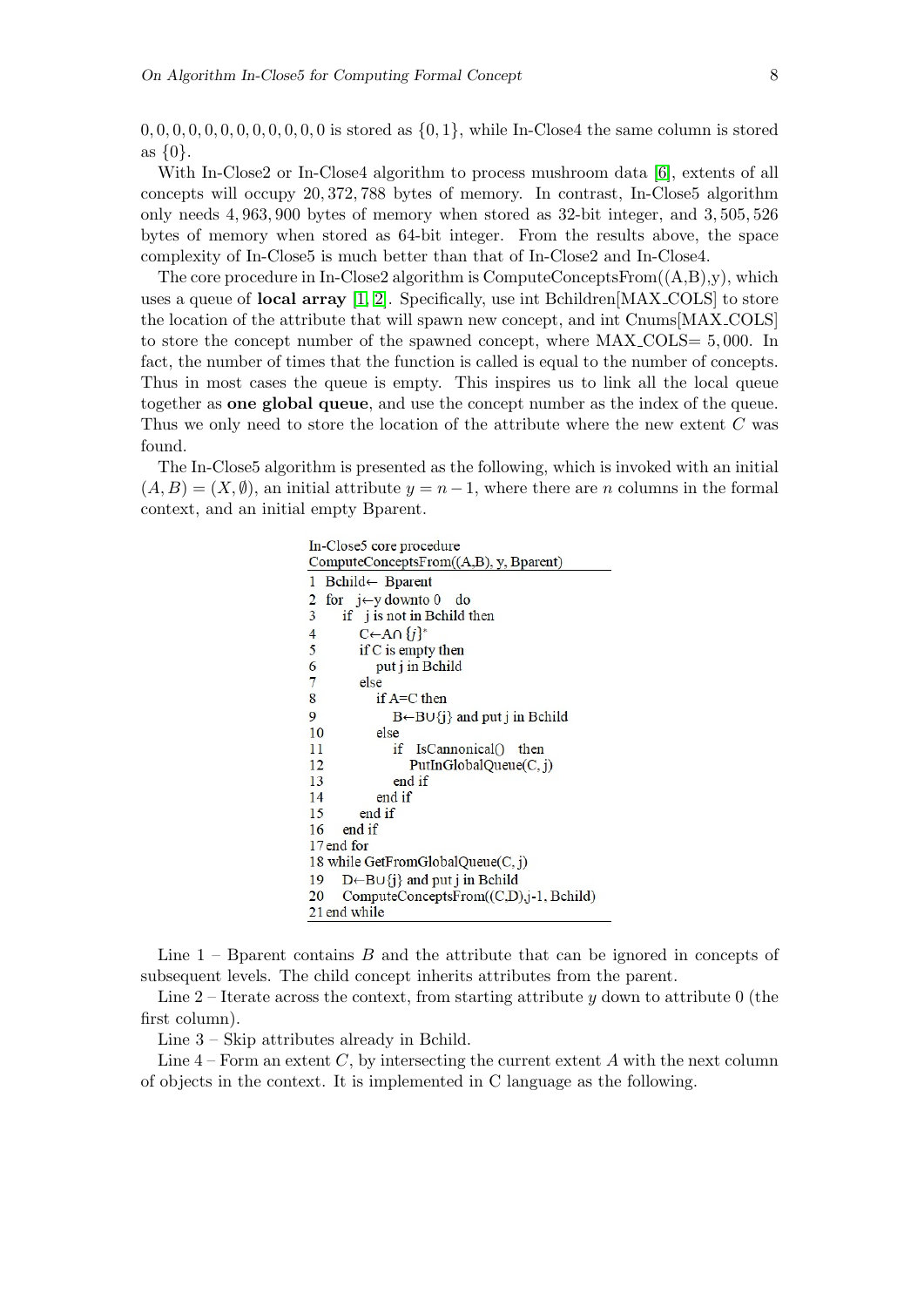unsigned int\*  $Ac = startA[c]$ ; //pointer to start of current extent unsigned int<sup>\*</sup> aptr = startA[highc]; //pointer to start of next extent to be created int sizeAc = startA[c+1]-startA[c]; //calculate the size of current extent  $\frac{1}{2}$  iterate across objects in current extent to find them in current column  $\frac{1}{2}$ for(int i = sizeAc/2; i >0; i–){ if(context0[ $Ac$ ][j] &  $(Ac+1)$ ] \*aptr =  $*$ Ac; //add object block number to new extent (intersection) aptr++; \*aptr = context0[\*Ac][j]  $\&$  \*(Ac+1); //add object block value to new extent aptr++; } Ac $+=2$ ; //move to next object block }

Line 5 and Line  $6$  – If the extent formed, C, is empty, then put j in Bchild, which can be ignored in concepts of subsequent levels.

Line 8 and Line  $9-$  If the extent formed, C, equals the extent, A, of the concept whose intent is currently being processed, then add the current attribute  $j$  to the intent being processed,  $B$  and also put  $j$  in Bchild.

Line 11 – Otherwise, check whether  ${j}^*$  is contained in any new concept in the queue.

Line  $12 -$  If  $\{j\}^*$  is not contained, place the location j in a global queue for later processing. It is implemented as the following.

Bchildren[highc-1] = j;  $//$ note where (attribute column) it was found,

 $nodeParent[highc] = c$ ; //note the parent concept number and

startA $[++highc] =$ aptr; //note the start of the new extent in A.

Lines  $18$  – The queue is processed by obtaining each new extent C and associated location from the queue.

Line  $19$  – Each new partial intent,  $D$ , inherits all the attributes from its completed parent intent,  $B$ , along with the attribute,  $j$ , where its extent was found and attributes that can be ignored in concepts of subsequent levels.

Line 20 – Call ComputeConceptsFrom to compute child concepts from  $j-1$  and to complete the intent D.

Lines 18, Lines 19 and Lines 20 are implemented in C language as the following.

// here numchildrenStart is stored as highc-1 at the beginning of

//ComputeConceptsFrom

for(  $i =$  highc-2;  $i >$  numchildrenStart ;  $i$ –){

start $B[i+1] = \text{bptr}$ ; //set the start of the intent in B tree

// note that  $i+1$  is the number of new extent C

ComputeConceptsFrom $(i + 1, \text{ Bchildren}[i]-1, \text{ Bchild});$ 

}

As both context and extent of a concept are stored as a vertical bit-array, when form an extent C in Line 4, at most  $32(64)$  context cells can be processed by a single  $32$ -bit ( 64-bit) and operation. In the case of In-Close3, the extent of a concept is not stored as a 32-bit-array (or 64-bit-array), thus In-Close3 processes context only one cell at a time. In Line 12, we only place the location  $j$  in a global queue for later processing, while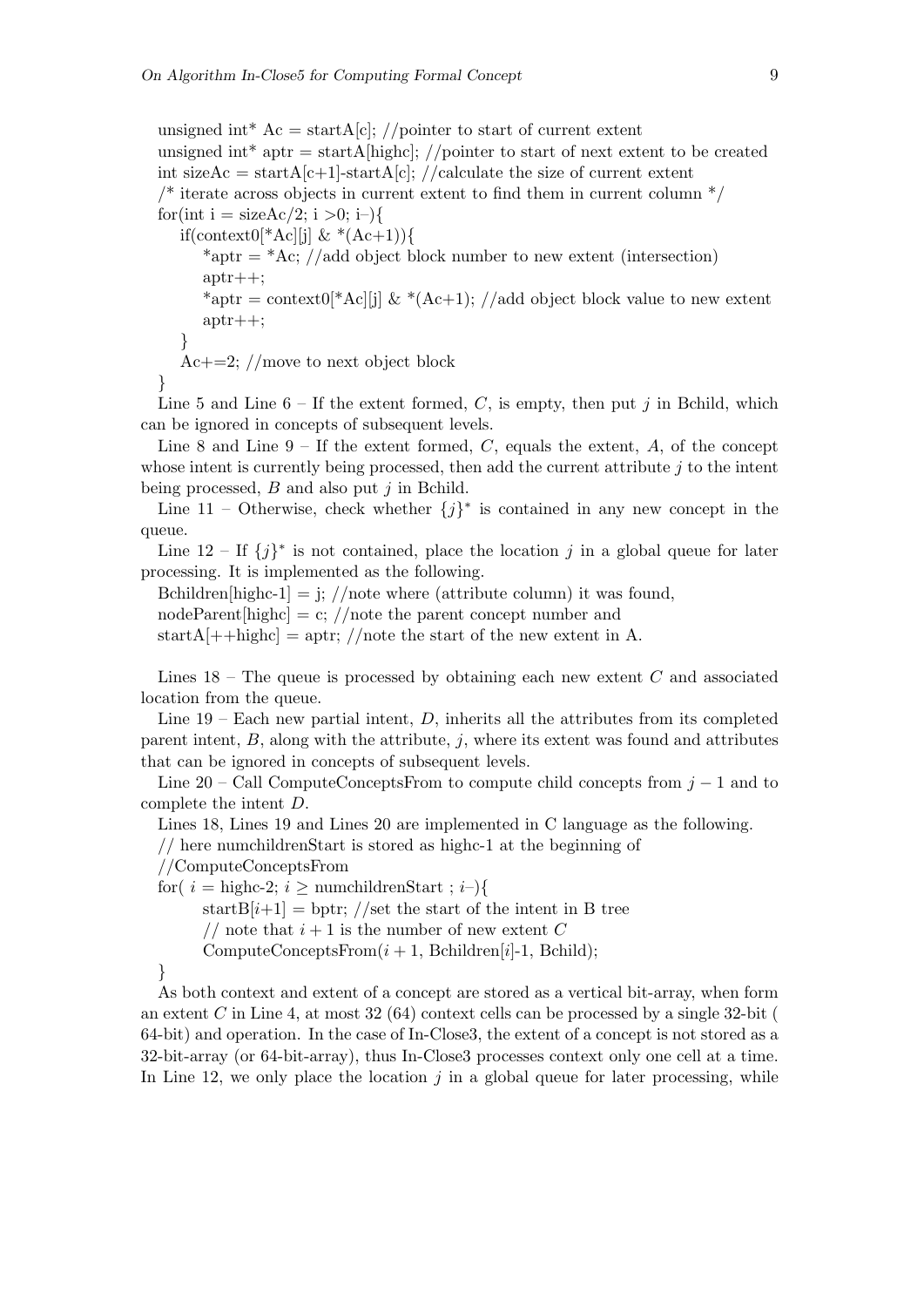In-Close3 has many local empty queues. The time complexity and space complexity is greatly reduced, however the logic structure of In-Close5 algorithm is almost the same as that of In-Close3 algorithm, so please refer to [\[2\]](#page-10-3) for the correctness of In-Close5 algorithm.

Considering the formal context as a matrix, when transpose the matrix, the concepts of the new matrix should be symmetric to that of the original matrix. However, there are 8124 columns in transposed mushroom data, thus the depth of recursive calls of ComputeConceptsFrom is greatly increased and so does the complexity.

For In-Close5 algorithm, with one global queue, it is capable to process transposed mushroom data but with much longer time. In contrast, as local queues use too much memory, In-Close4 algorithm can not process transposed mushroom data.

Some experiments are done to compare the time complexity of In-Close2 algorithm, In-Close4 algorithm and In-Close5 algorithm. The experiment results are given in Table [5.](#page-9-1) Here mushroom data and nursery data are from [\[6\]](#page-10-12). The experiments are carried out using a laptop computer with an Intel Core i5-2450M 2.50 GHz processor and 8GB of RAM.

|                     | Mushroom           | Nursery            | Transposed Mushroom | Transposed Nursery |
|---------------------|--------------------|--------------------|---------------------|--------------------|
| $ G \times M $      | $8,124 \times 115$ | $12,960 \times 30$ | $115 \times 8, 124$ | $30 \times 12,960$ |
| $# \text{concepts}$ | 233,101            | 154,055            | 233,101             | 154,055            |
| $In-Close2$         | 0.424              | 0.123              | X                   | $\times$           |
| In-Close4           | 0.388              | 0.132              | $\times$            | $\times$           |
| In-Close5           | 0.195              | 0.073              | 102.536             | 105.531            |
|                     |                    |                    |                     |                    |

<span id="page-9-1"></span>Table 5: Comparison of In-Close2, In-Close4 and In-Close5

From Table [5,](#page-9-1) one can see that for Mushroom data of  $8,124 \times 115$ , In-Close4 is faster than In-Close2 and In-Close5 is the fastest. For Nursery data of  $12,960 \times 30$ , In-Close4 has no advantage over In-Close2 as 30 is much less than 64. As local queues use too much memory, both In-Close2 and In-Close4 can not process transposed mushroom data.

# <span id="page-9-0"></span>5 Conclusions and future work

Within In-Close2, In-Close3 or In-Close4 algorithms, intents are stored in a linked list tree structure and extents are stored in a linearised 2-dimensional array. The data structure is very simple and effective. A crucial improvement in our algorithm is that both context and extents of concepts are stored as a vertical bit-array to optimise for RAM and cache memory, which also significantly reduces the time for processing extents of concepts.

Object oriented concept lattice is a more extensive concept lattice [\[25\]](#page-11-9). It is more difficult to construct object oriented concept lattices. In the future, we will apply the data structure and technique in these algorithms to object oriented concept lattices, attribute oriented concept lattices and so on.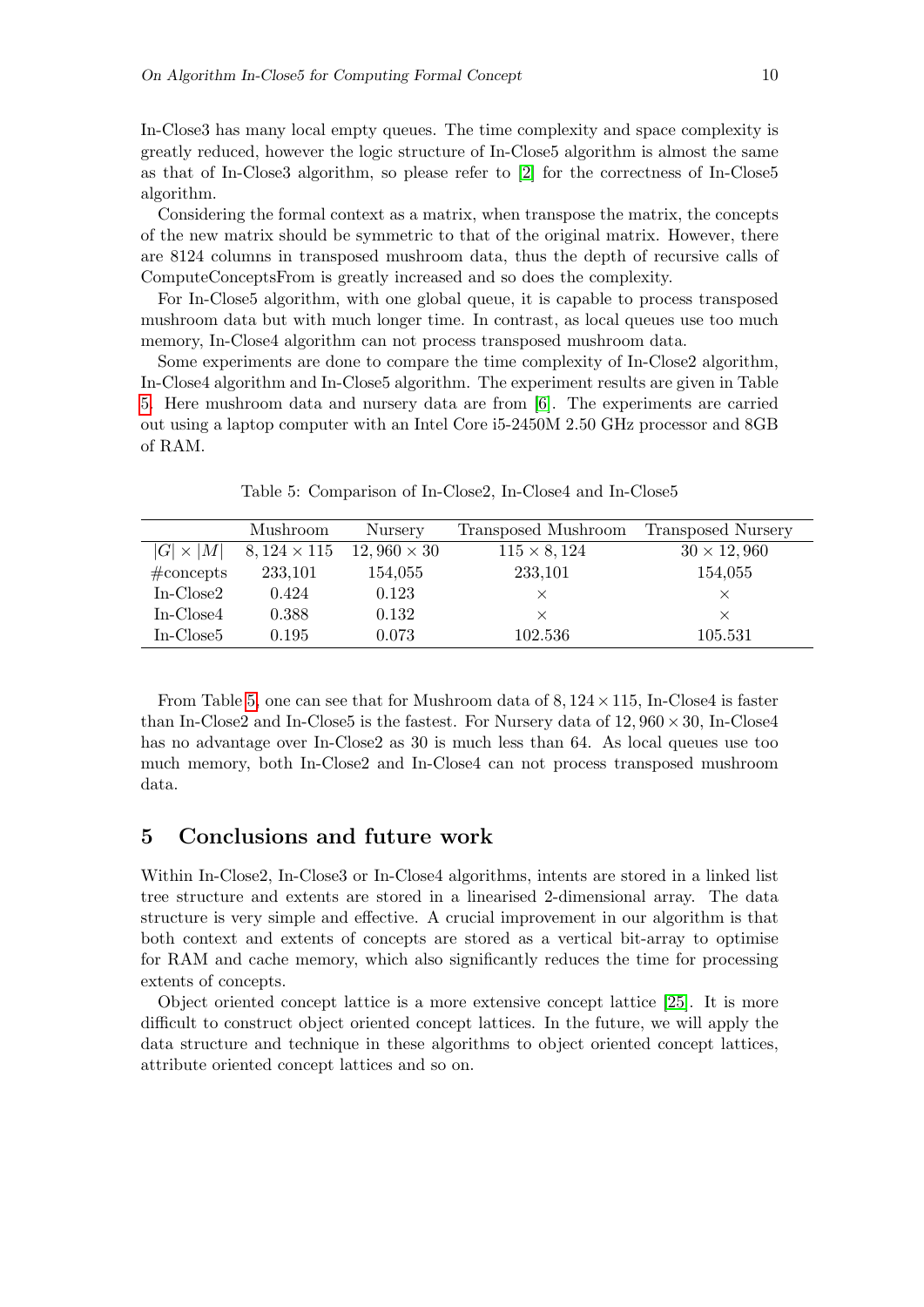## References

- <span id="page-10-2"></span>[1] S. Andrews, In-close2, a high performance formal concept miner. S. Andrews, S. Polovina, R. Hill, B. Akhgar (Eds.), Conceptual Structures for Discovering Knowledge – Proceedings of the 19th International Conference on Conceptual Structures (ICCS), Springer (2011), pp. 50-62
- <span id="page-10-3"></span>[2] S. Andrews, A 'Best-of-Breed' approach for designing a fast algorithm for computing fixpoints of Galois Connections, Information Sciences, 295 (20) (2015) 633–649.
- <span id="page-10-10"></span>[3] S. Andrews, In-Close4 Program, 2017, https://sourceforge.net/projects/inclose/files/In-Close/.
- <span id="page-10-0"></span>[4] V.G. Blinova, D.A. Dobrynin, V.K. Finn, S.O. Kuznetsov, E.S. Pankratova, Toxicology analysis by means of the jsm-method, *Bioinformatics*. **19(10)** (2003) 1201–1207.
- <span id="page-10-11"></span>[5] B. Ganter, R. Wille, Formal Concept Analysis: Mathematical Foundations, Springer-Verlag, New York, 1999.
- <span id="page-10-12"></span>[6] A. Frank, A. Asuncion, UCI Machine Learning Repository, 2010, http://archive.ics.uci.edu/ml.
- <span id="page-10-9"></span>[7] S.O. Kuznetsov, On computing the size of a lattice and related decision problems, Order, 18 (4) (2001) 313-321
- <span id="page-10-4"></span>[8] S.O. Kuznetsov, S.A. Obiedkov, Comparing performance of algorithms for generating concept lattices, J. Exp. Theor. Artif. Intell.  $14(2-3)$  (2002) 189-216.
- <span id="page-10-1"></span>[9] S.O. Kuznetsov, Machine learning and formal concept analysis, in: Concept Lattices, Proceedings of the Second International Conference on Formal Concept Analysis, ICFCA 2004, Sydney, Australia, February 23-26, 2004, pp.287-312.
- <span id="page-10-8"></span>[10] S.O. Kuznetsov, S.A. Obiedkov, C. Roth, Reducing the representation complexity of lattice-based taxonomies, in: Conceptual Structures: Knowledge Architectures for Smart Applications, Proceedings of the 15th International Conference on Conceptual Structures, ICCS 2007, Sheffield, UK, July 22-27, 2007, pp.241–254.
- <span id="page-10-6"></span>[11] J. Li, C. Mei, Y. Lv, Incomplete decision contexts: approximate concept construction, rule acquisition and knowledge reduction, *Int. J. Approx. Reason.*  $54(1)$ (2013) 149–165.
- [12] J. Li, C. Mei, L. Wang, J. Wang, On inference rules in decision formal contexts, Int. J. Comput. Intell. Syst.  $8(1)$  (2015) 175–186.
- <span id="page-10-7"></span>[13] J. Li, C. Mei, J. Wang, X. Zhang, Rule-preserved object compression in formal decision contexts using concept lattices, Knowl.-Based Syst. 71 (2014) 435–445.
- <span id="page-10-5"></span>[14] J. Outrata, V. Vychodil, Fast algorithm for computing fixpoints of Galois connections induced by object-attribute relational data, *Information Sciences*, **185** (1) (2012) 114-127